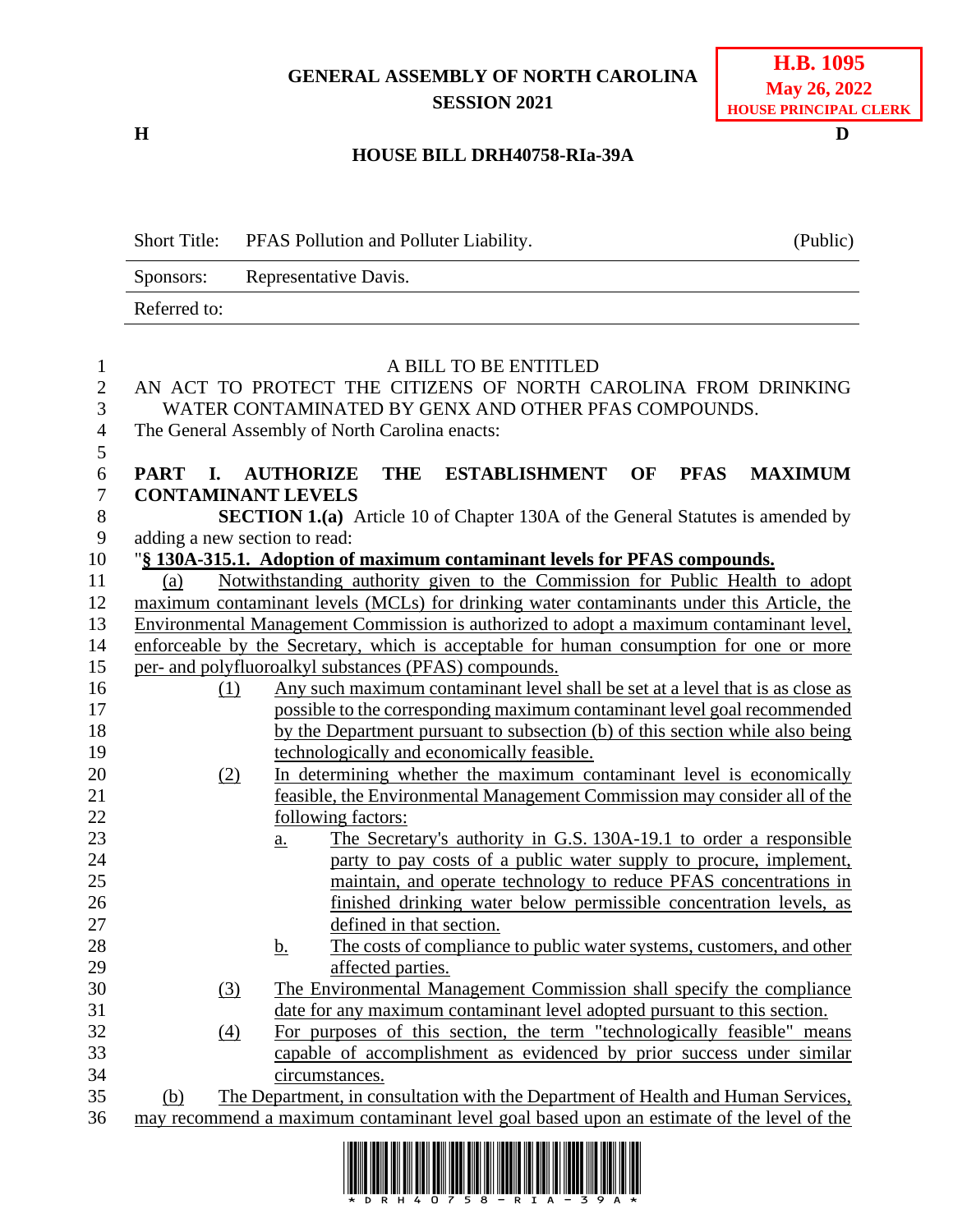|                               | <b>General Assembly Of North Carolina</b>                                                        | <b>Session 2021</b> |
|-------------------------------|--------------------------------------------------------------------------------------------------|---------------------|
|                               | contaminant in drinking water below which there is no known or expected risk to human health,    |                     |
|                               | provided that sufficient scientific evidence exists.                                             |                     |
| <u>(1)</u>                    | The recommended maximum contaminant level goal shall be no less stringent                        |                     |
|                               | than the following:                                                                              |                     |
|                               | The systemic threshold concentration calculated as follows:<br>$\underline{a}$ .                 |                     |
|                               | [Reference Dose (mg/kg-day) x adult body weight (kg) x Relative                                  |                     |
|                               | Source Contribution $/$ [average water consumption $(L/day)$ ].                                  |                     |
|                               | With respect to carcinogenic compounds, the concentration that<br><u>b.</u>                      |                     |
|                               | corresponds to an incremental lifetime cancer risk of 1x10-6.                                    |                     |
| (2)                           | The following references, in order of preference, shall be used in establishing                  |                     |
|                               | the Reference Doses which correspond to levels described in subdivision (1)                      |                     |
|                               | of this subsection:                                                                              |                     |
|                               | Integrated Risk Information System (U.S. EPA).<br>a.                                             |                     |
|                               | Health Advisories (U.S. EPA Office of Drinking Water).<br><u>b.</u>                              |                     |
|                               | Other health risk assessment data published by the U.S. EPA.<br>$\underline{c}$ .                |                     |
|                               | $\underline{d}$ .<br>Other relevant, published health risk assessment data,                      | and                 |
|                               | scientifically valid peer-review published toxicological data, including                         |                     |
|                               | research from the Collaboratory and other academic institutions.                                 |                     |
| (3)                           | The following references, in order of preference, shall be used in establishing                  |                     |
|                               | the health constants (adult body weight, relative source contribution, and                       |                     |
|                               | average water consumption) which correspond to levels described in                               |                     |
|                               | subdivision (1) of this subsection:                                                              |                     |
|                               | EPA published values for establishing maximum contaminant levels.<br>a.                          |                     |
|                               | EPA published values for establishing water quality standards.<br><u>b.</u>                      |                     |
|                               | Values utilized by the Environmental Management Commission or the<br>$\underline{c}$ .           |                     |
|                               | Department for establishing water quality standards in 15A NCAC                                  |                     |
|                               | 02B .0200."                                                                                      |                     |
|                               | SECTION 1.(b) As provided in G.S. 150B-2(8a)h., scientific standards and                         |                     |
|                               | procedures are exempt from the requirements of Article 2A of Chapter 150B of the General         |                     |
|                               | Statutes. Further, as scientific standards and procedures for the Department's development of    |                     |
|                               | MCLs for PFAS are set forth in G.S. 130A-315.1, as enacted by subsection (a) of this section, in |                     |
|                               | accordance with G.S. 150B-2(8a)h., such standards and procedures are not required to be adopted  |                     |
|                               | as rules pursuant to G.S. 150B-2(8a)d.                                                           |                     |
|                               |                                                                                                  |                     |
|                               | PART II. ABATEMENT OF PFAS MCL EXCEEDANCES IN PUBLIC WATER                                       |                     |
| <b>SYSTEMS</b>                |                                                                                                  |                     |
|                               | <b>SECTION 2.</b> Article 1 of Chapter 130A of the General Statutes is amended by                |                     |
| adding a new section to read: |                                                                                                  |                     |
| (a)                           | "§ 130A-19.1. Abatement of PFAS exceedances.<br>The following definitions apply in this section: |                     |
| (1)                           | Permissible concentration level. – Both of the following:                                        |                     |
|                               | For an individual per- and polyfluoroalkyl substances (PFAS)                                     |                     |
|                               | <u>a.</u><br>compound, the lesser of: (i) 10 parts per trillion (ppt); or (ii) any               |                     |
|                               | maximum contaminant level established for the PFAS compound in                                   |                     |
|                               | question.                                                                                        |                     |
|                               | For combined PFAS compounds, a total concentration of 70 ppt.                                    |                     |
|                               | b.<br><u>Responsible party. – A manufacturer of PFAS whose discharge or release of</u>           |                     |
| (2)                           | PFAS into the environment has caused or contributed to the presence of PFAS                      |                     |
|                               | in a public water system as described in subsection (b) of this section.                         |                     |
| (b)                           | If the Secretary determines that the concentration of any PFAS in a public water                 |                     |
|                               | system, including any raw water intake, regardless of the system's raw water source, including   |                     |
|                               |                                                                                                  |                     |